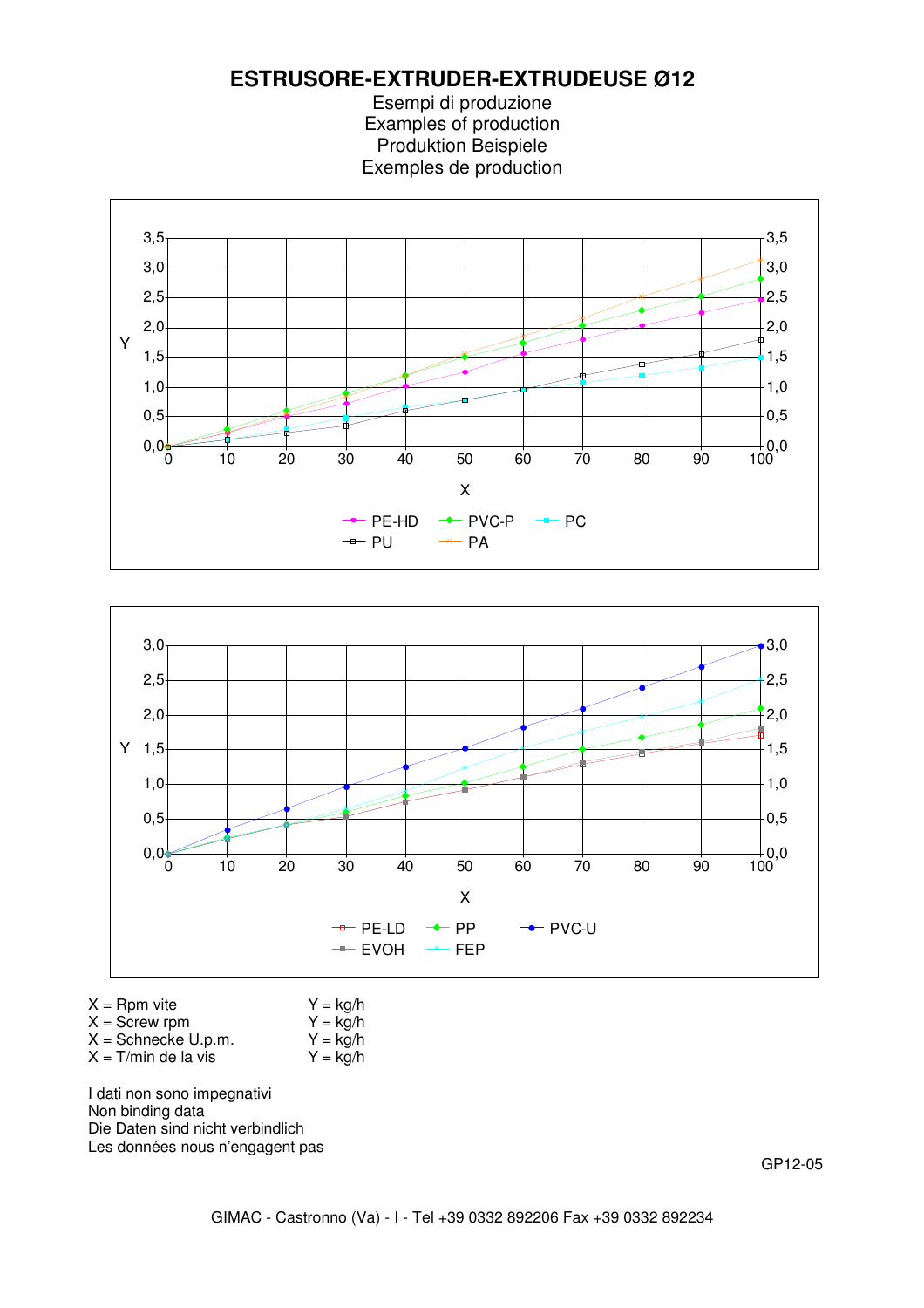Esempi di produzione Examples of production Produktion Beispiele Exemples de production





| $X =$ Rpm vite        | $Y = \frac{kq}{h}$ |
|-----------------------|--------------------|
| $X =$ Screw rpm       | $Y = \frac{kq}{h}$ |
| $X =$ Schnecke U.p.m. | $Y = \frac{kg}{h}$ |
| $X = T/min$ de la vis | $Y = \frac{kq}{h}$ |

I dati non sono impegnativi Non binding data Die Daten sind nicht verbindlich Les données nous n'engagent pas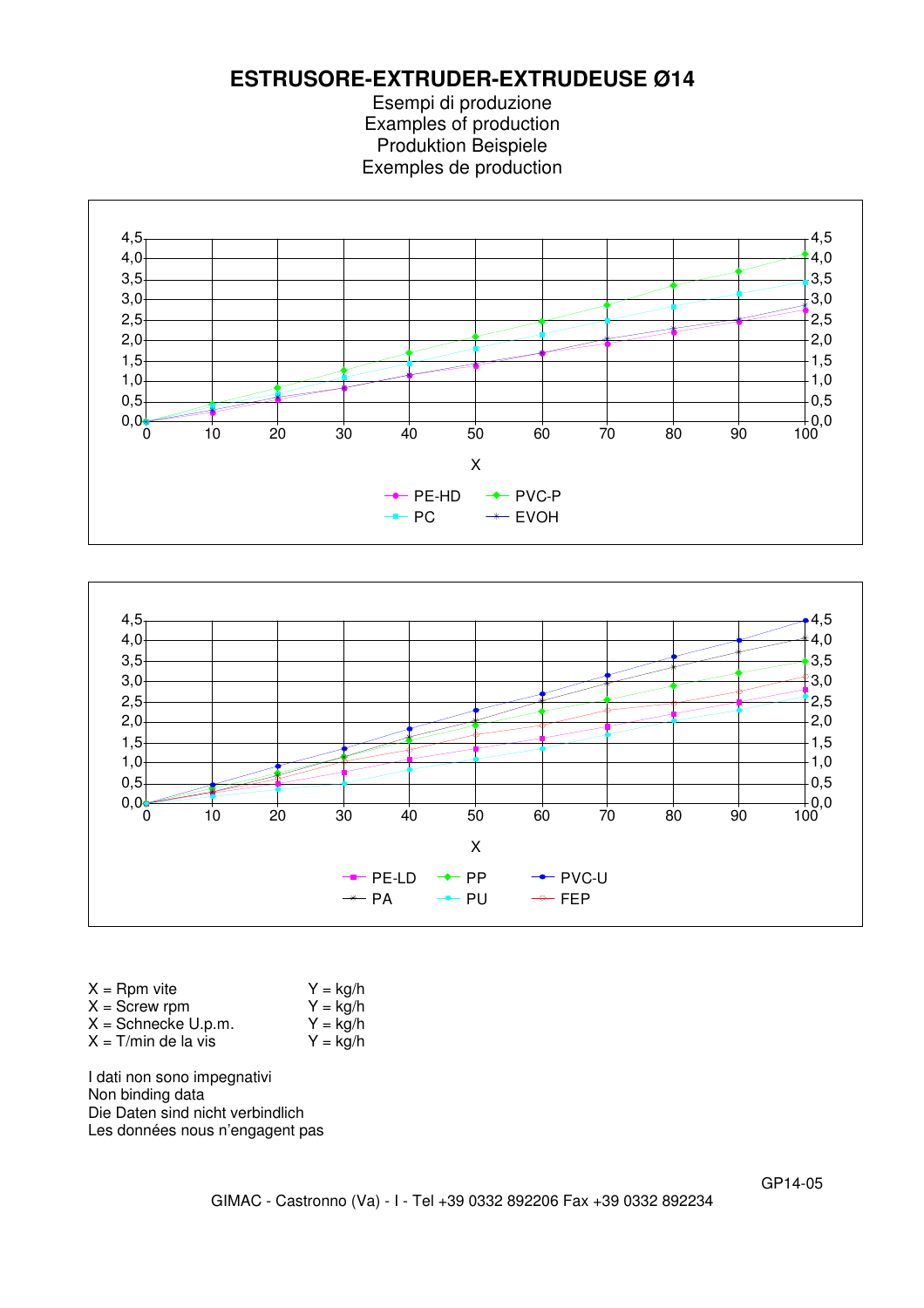**ESTRUSORE-EXTRUDER-EXTRUDEUSE Ø18**

Esempi di produzione Examples of production Produktion Beispiele Exemples de production



![](_page_2_Figure_3.jpeg)

| $X =$ Rpm vite         | $Y = \frac{kq}{h}$ |
|------------------------|--------------------|
| $X =$ Screw rpm        | $Y = \frac{kq}{h}$ |
| $X =$ Schnecke U.p.m.  | $Y = \frac{kq}{h}$ |
| $X = T/m$ in de la vis | $Y = \frac{kq}{h}$ |
|                        |                    |

I dati non sono impegnativi Non binding data Die Daten sind nicht verbindlich Les données nous n'engagent pas

GP18-03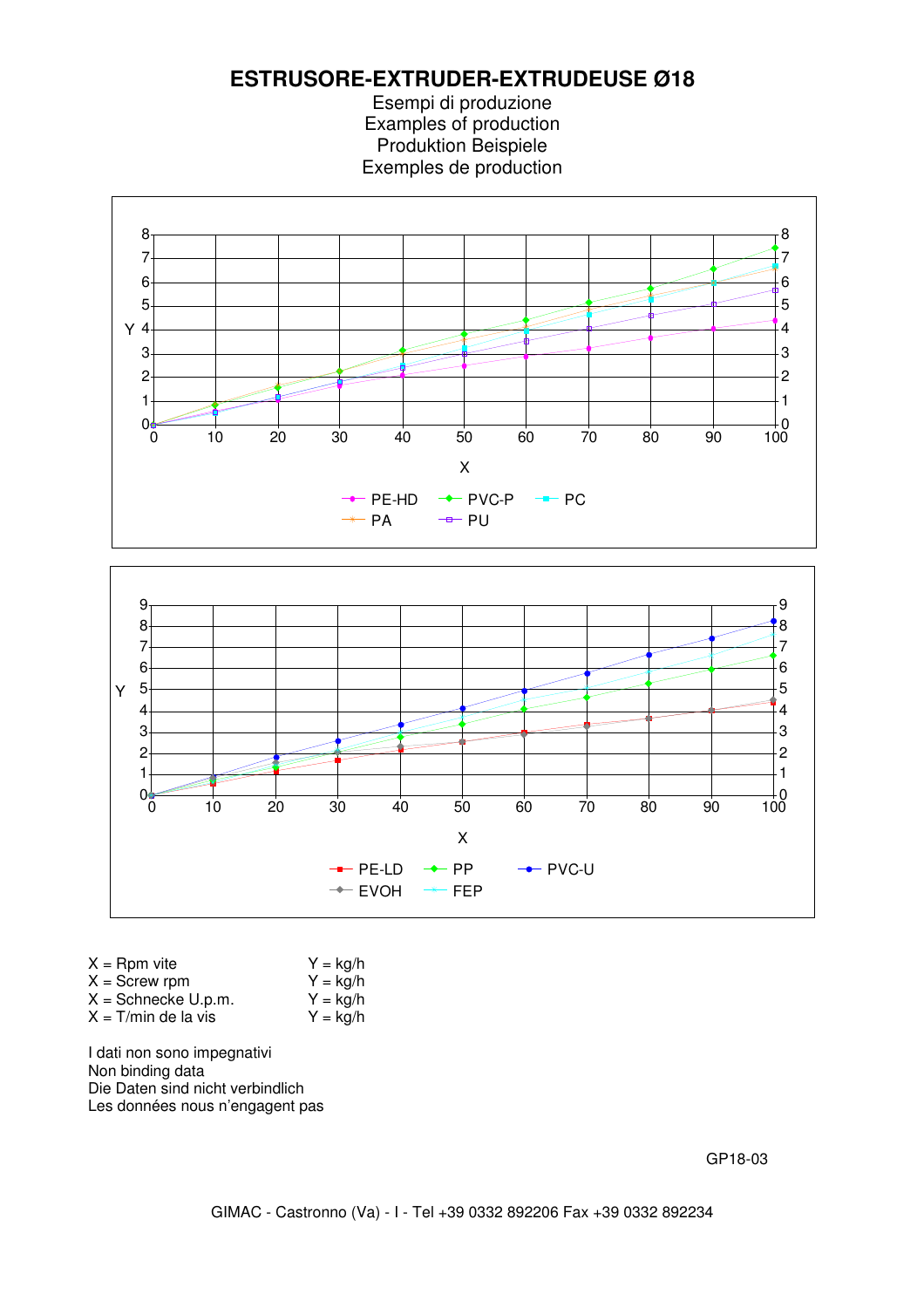Esempi di produzione Examples of production Produktion Beispiele Exemples de production

![](_page_3_Figure_2.jpeg)

![](_page_3_Figure_3.jpeg)

| $X =$ Rpm vite        | $Y = \frac{kq}{h}$ |
|-----------------------|--------------------|
| $X =$ Screw rpm       | $Y = \frac{kq}{h}$ |
| $X =$ Schnecke U.p.m. | $Y = \frac{kq}{h}$ |
| $X = T/min$ de la vis | $Y = \frac{kq}{h}$ |
|                       |                    |

I dati non sono impegnativi Non binding data Die Daten sind nicht verbindlich Les données nous n'engagent pas

GP25-01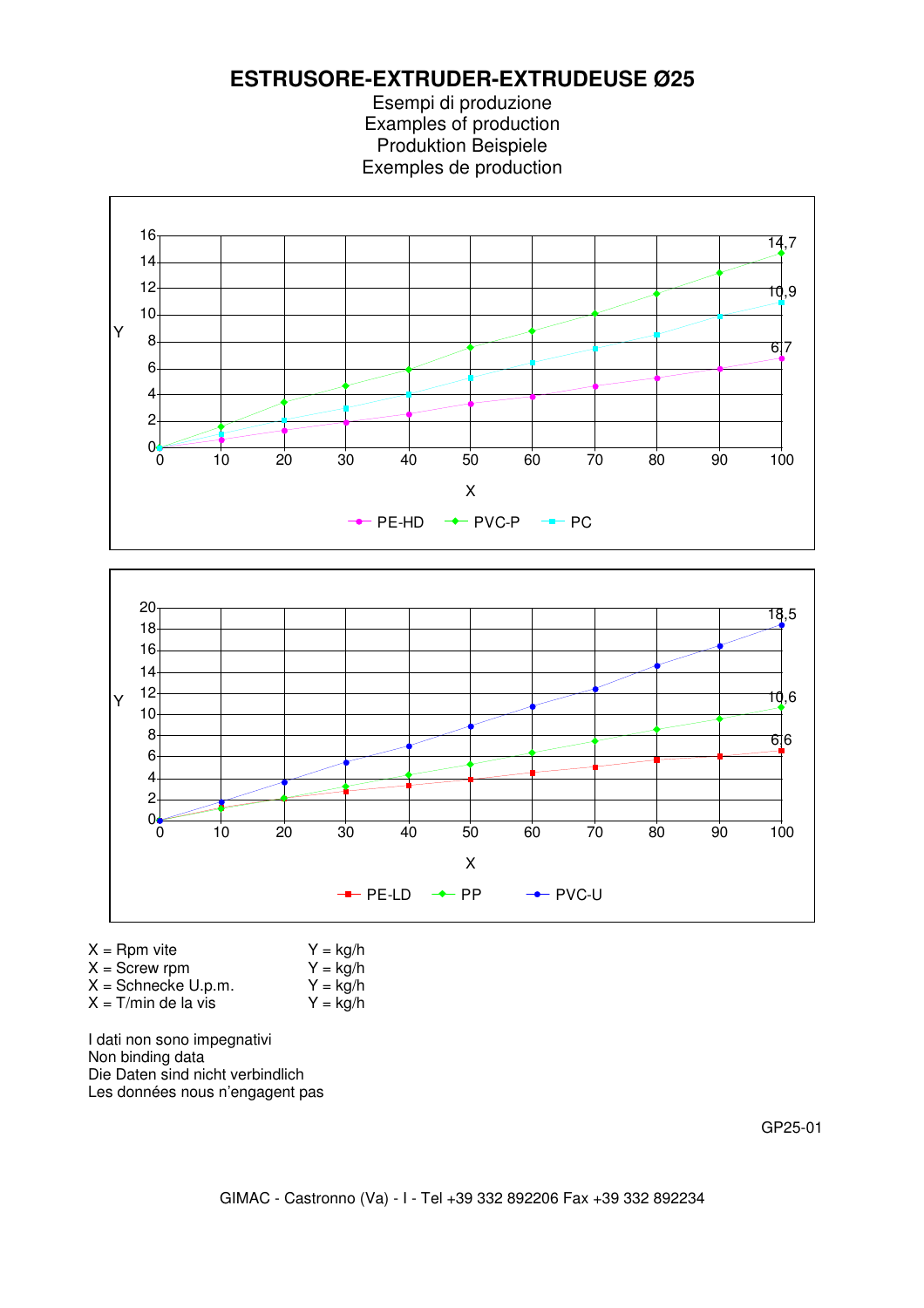**ESTRUSORE-EXTRUDER-EXTRUDEUSE Ø30**

Esempi di produzione Examples of production Produktion Beispiele Exemples de production

![](_page_4_Figure_2.jpeg)

![](_page_4_Figure_3.jpeg)

| $X =$ Rpm vite        | $Y = \frac{kg}{h}$ |
|-----------------------|--------------------|
| $X =$ Screw rpm       | $Y = \frac{kq}{h}$ |
| $X =$ Schnecke U.p.m. | $Y = \frac{kq}{h}$ |
| $X = T/min$ de la vis | $Y = \frac{kq}{h}$ |

I dati non sono impegnativi Non binding data Die Daten sind nicht verbindlich Les données nous n'engagent pas

GP30-02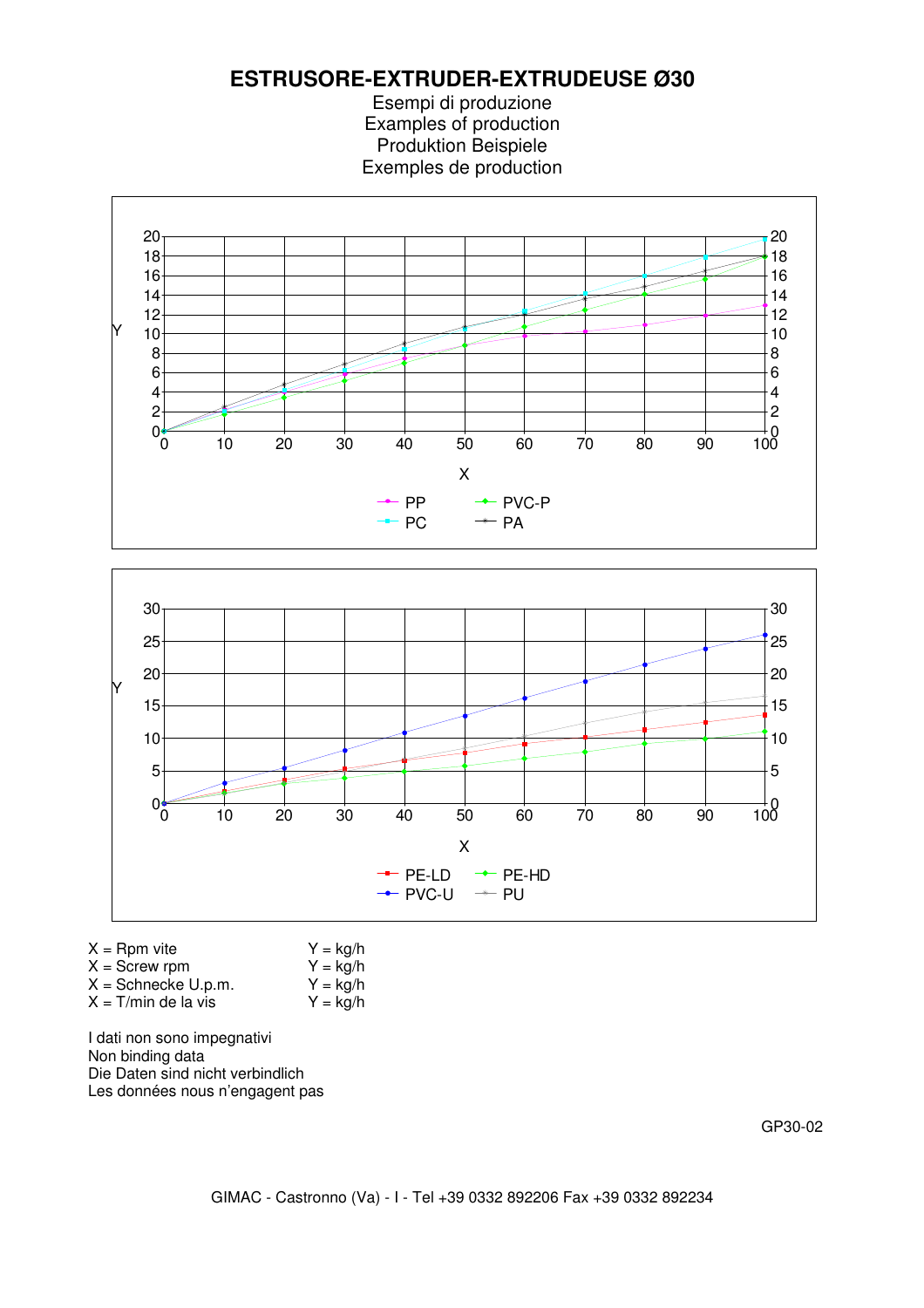**ESTRUSORE-EXTRUDER-EXTRUDEUSE Ø35**

Esempi di produzione Examples of production Produktion Beispiele Exemples de production

![](_page_5_Figure_2.jpeg)

![](_page_5_Figure_3.jpeg)

| $X =$ Rpm vite        | $Y = \frac{kq}{h}$       |
|-----------------------|--------------------------|
| $X =$ Screw rpm       | $Y = \frac{kq}{h}$       |
| $X =$ Schnecke U.p.m. | $Y = \frac{kq}{h}$       |
| $X = T/min$ de la vis | $Y = \text{kg}/\text{h}$ |

I dati non sono impegnativi Non binding data Die Daten sind nicht verbindlich Les données nous n'engagent pas

GP35-02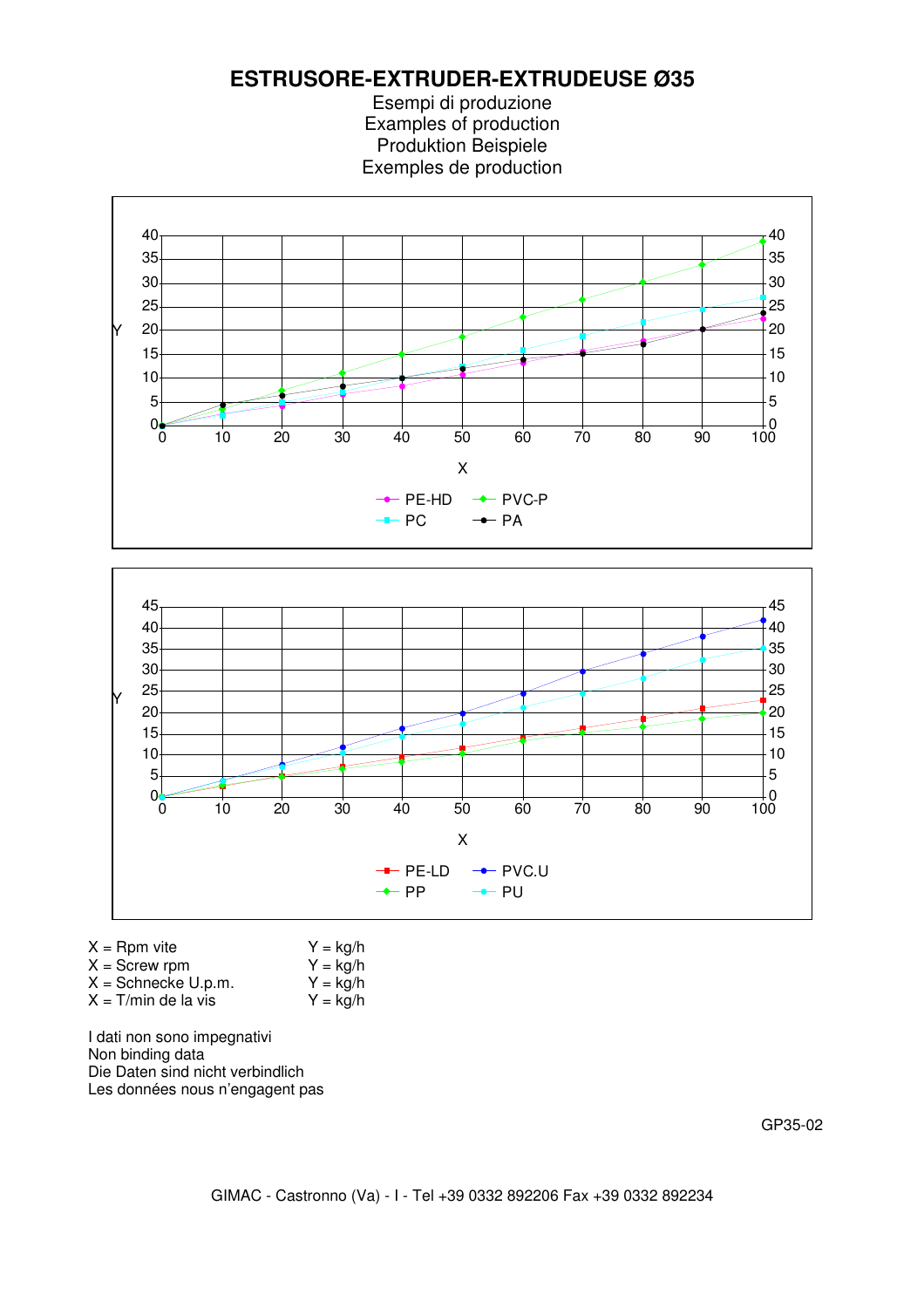**ESTRUSORE-EXTRUDER-EXTRUDEUSE Ø45**

Esempi di produzione Examples of production Produktion Beispiele Exemples de production

![](_page_6_Figure_2.jpeg)

![](_page_6_Figure_3.jpeg)

| $X =$ Rpm vite        | $Y = \frac{kq}{h}$ |
|-----------------------|--------------------|
| $X =$ Screw rpm       | $Y = \frac{kq}{h}$ |
| $X =$ Schnecke U.p.m. | $Y = \frac{kq}{h}$ |
| $X = T/min$ de la vis | $Y = \frac{kq}{h}$ |

I dati non sono impegnativi Non binding data Die Daten sind nicht verbindlich Les données nous n'engagent pas

GP45-02